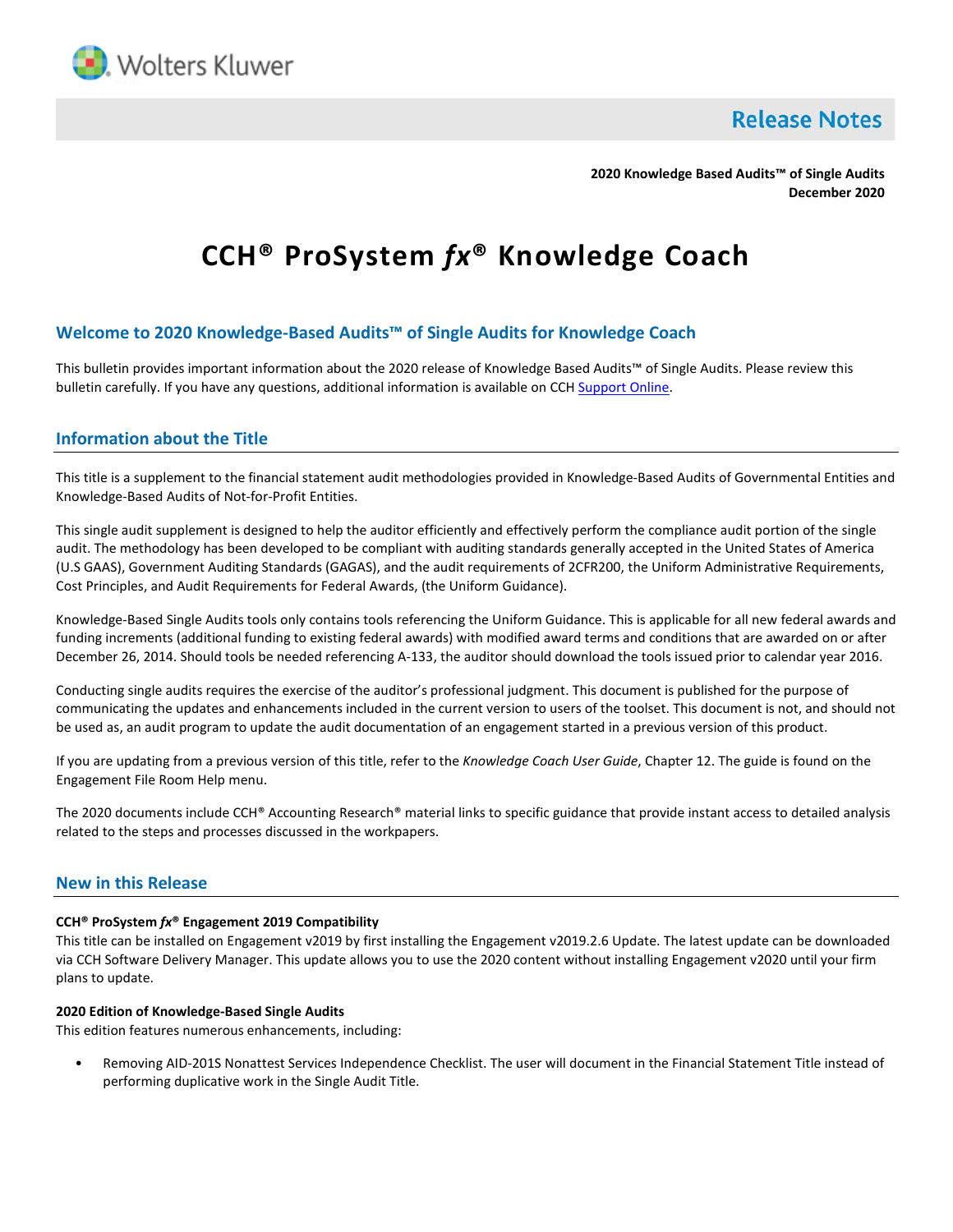- Adding new columns to KBA-503S with flow and updating the functionality to better assist users with documenting Inherent Risk.
- Adding new default answers in KBA-104S for columns 13, 14, and 15 based on answers in column 12.
- Adding sorting to the "Communication of Internal Control Deficiencies" table in KBA-103. The flow of deficiencies to this table automatically sorts based on the text in the Deficiency No. column in the first table.
- Modifying the answer floatie in the conclusion section of KBA-303 from "No" to "No Inconsistencies Noted."
- Removing colons from workpaper names so that the user may publish or save forms outside of the engagement without receiving the error message for an invalid character.
- Enhancing instructions and procedures throughout the toolset to improve workflow.
- Adding the following new AID: AID-847 Analysis of Service Auditor Report.

[Click here](http://support.cch.com/updates/KnowledgeCoach/pdf/guides_tab/2020%20Single%20Audit%20Title%20Overview%20for%20Knowledge%20Coach%20Users.pdf) for the 2020 Single Audits Title Overview for Knowledge Coach Users.

In addition, forms and practice aids throughout have been updated to include new examples and tips, and where applicable, to take into account new literature, standards, and developments, reflected in the following current audit and accounting guidance:

- Government Auditing Standards, 2018 Revision
- 2019 Compliance Supplement
- 2019 Data Collection form and discussion of the Uniform Guidance
- AICPA Statement on Auditing Standards (SAS) No. 134, Auditor Reporting and Amendments, Including Amendments Addressing Disclosures in the Audit of Financial Statements
- SAS No. 135, Omnibus Statement on Auditing Standards 2019
- SAS No. 137, The Auditor's Responsibilities Relating to Other Information Included in Annual Reports
- SAS No. 138, Amendments to the Description of the Concept of Materiality
- SAS No. 139, Amendments to AU-C Sections 800, 805, and 810 to Incorporate Auditor Reporting Changes From SAS No. 134
- SAS No. 140, Amendments to AU-C Sections 725, 730, 930, 935, and 940 to Incorporate Auditor Reporting Changes From SAS Nos. 134 and 137

With the issuance of SAS No. 141, Amendment to the Effective Dates of SAS Nos. 134-140, these standards are not effective until periods ending on or after December 15, 2021, although early implementation is permitted.

#### **Best Practices**

- Save changes to workpapers before closing the workpaper or the binder to ensure data is correctly updated.
- If Microsoft® Word crashes when using Knowledge Coach, before closing the binder, use the **Save Knowledge Coach Answers** option in the binder view under the Tools menu. This saves all data within tables.
- You can view other Knowledge Coach Best Practices on ou[r Web](https://support.cch.com/kb/solution/000034942/sw34947) site.